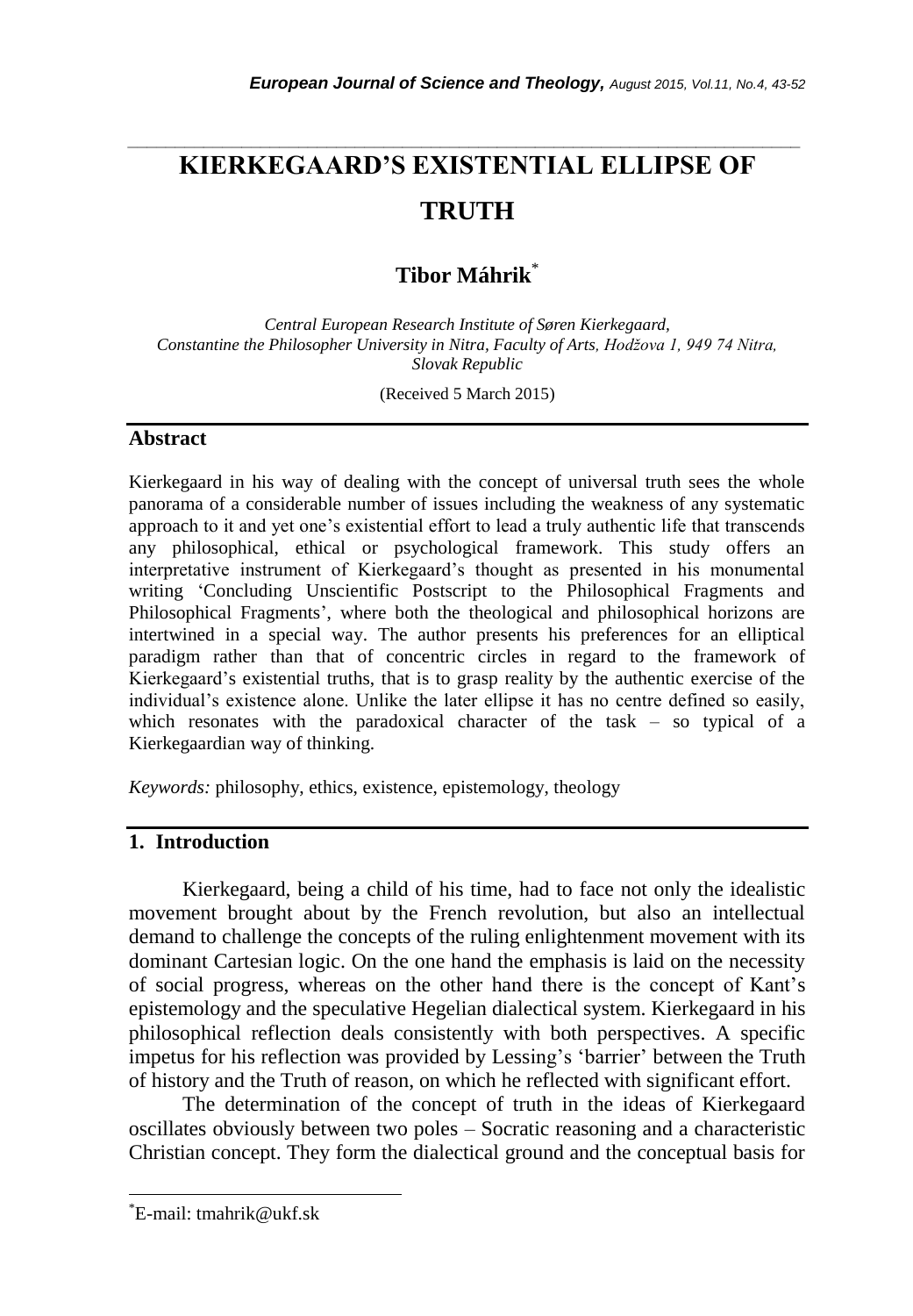understanding truth according to Kierkegaard. One of them is a philosophical concept of truth and the other one we could label as the theology of salvation. He simultaneously opens his themes of correspondence between these two viewpoints and coalesces them again in the world of logical theory and epistemology on one hand and the world of soteriology on the other. With masterful skill Kierkegaard achieves the level of handling the task in a way that the reader finds it hard to recognize and decode the perception of reality of the author himself which is hidden under a pseudonym.

Climacus is one of the pseudonyms which Kierkegaard used. The definition can be found in his work *Concluding An Unscientific Postscript to the Philosophical Fragments:* "I am not a Christian, born and bred in this city and now thirty years old, an ordinary human being like most folk. I assume that the highest good, called an eternal happiness, awaits me just as it awaits a housemaid or a professor. I have heard that Christianity is one's prerequisite for this benefit. I now ask how I may enter into relation to this doctrine."  $[1]$ Climacus acknowledges both concepts as separate spheres, while a common point is the concept of truth – being presented not as two separate points of view although interpreted in separate contexts. "The objective issue then would be about the truth of Christianity. The subjective issue is about the individual's relation to Christianity" – that should again be 'true' in the sense of the reality of truth as a totality in an ontological sense [1, p. 17].

### **2. Climacus and philosophical theory of truth**

Climacus opens his chapter ‗Subjective Truth' in *Concluding Unscientific Postscript to the Philosophical Fragments* with a polemical discussion of two classical philosophical concepts of truth: "Whether truth is defined more empirically as the agreement of thinking with being or more idealistically as the agreement of being with thinking, the point in each case is to pay scrupulous attention to what is understood by being and also to pay attention to whether the knowing human spirit might not be lured into the indefinite and to fantastically become something such as no *existing* human being has ever been or can be "[1, p. 189]. Hence he raises a demand for the investigation of the truth, successfully avoiding the risks of applying certain philosophical concepts.

The correspondence theory of truth is historically linked to empiricism, in which reality (or being itself) is given. Reality (being) is true, in regard to human reasoning, if there is a correspondence or agreement between reality and reasoning. In contrast to Spinoza, whose philosophical system was built entirely on reason, Locke was open to acknowledge the role of experience in the process of reasoning, while applying the rational principles and criteria he perceives the truth rather in a psychological mode [2]. His perception of the question of truth was to define how human ideas, assumptions and concepts can be true, or considered to be true. Some other theories emphasize the logical relation to the comprehension of truth where a mutual correspondence in statements, theories, theses and reality is necessary. Hence he raises a demand for the investigation of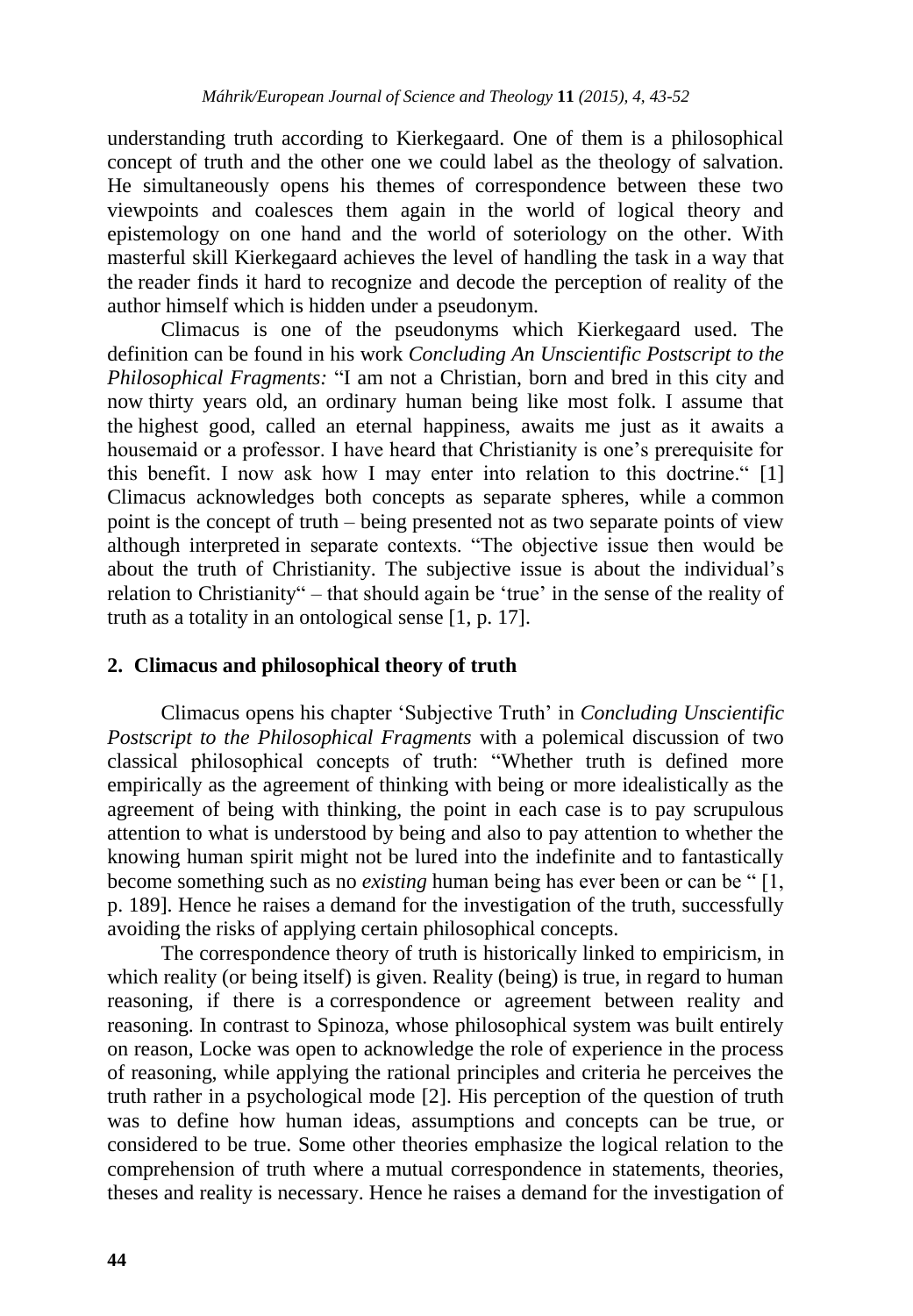the truth, successfully avoiding the risks of applying certain philosophical concepts [3].

Climacus recognizes certain nuances in the meaning of some expressions – that is why the ultimate goal of his effort is every individual's reality of being (Vœren). He constantly indicates a substantial difference between being in an idealistic mode and in a physical (empirical) mode. "If, in the two definitions given, being is understood as empirical being, then truth itself is transformed into a desideratum [something desired] and everything is placed in the process of becoming, because the empirical object is not finished, and the existing knowing spirit is itself in the process of becoming  $[1, p. 189]$ . The actual concept of being, according to Climacus, is a constant becoming and the truth itself becomes an approximation whose beginning cannot be established absolutely, because there is no conclusion that has retroactive power.

Climacus assumes a unity between being and thinking. This approach corresponds to an idealistic concept of metaphysics with confidence in man as a thinking being. The ultimate nature of man is thinking. This implies that truth is a rational item and therefore a test of truth is actually a test of reasoning. Burgess [4] gives an insight into this complex asserting that from the Hegelian point of view truth emerges by means of dialectical logic, while Aristotelian logic is heading to the central issue – the rational coherence of individual propositions. The foundation of coherence theory, as well as its limitation, was developed by Blackburn in his critical analysis of Blanshard's theory of coherence [5], according of which when we believe in the existence of a world independent from our thinking, then no propositions reflecting that reality may be considered to be true if they are not consistent with the world, no matter how perfectly they are coherent with other propositions. On the other hand, if they reflect the world precisely, they cannot be wrong, even if they lack the coherence of other propositions.

Comparably to a correspondence approach Climacus links the dynamic of the relationship between being and thinking to his fundamental task – what is to be understood as being (Vœren). He does not deny a possible asset of abstract reflections, but he reminds us of the fact that these concepts do not create reality as such. They merely create "an abstract prototype of empirical being"  $[1, p$ . 190], being *in concreto.* When it is so understood, there is no obstacle to our abstractly defining truth abstractly as finished, for when viewed abstractly the agreement between thought and being is always complete, since becoming has its beginning precisely in the concrete form from which abstract thought derives.

An analysis of the text results in an assumption that man is capable of generating some formal logical structures, which are complete, and concluding, but they are not actual in the sense of a physical or ontological reality. Therefore they become a *hypothesis of truth* or an *approximation of truth*. Truth as such then becomes a component of conceptual truth in a system of an analytical process of thinking. Therefore the ideal truth according to Climacus is not an existential system – inherent, conscious or having objective reality of being. He accepts such an approach to the reality of truth, but he notices the danger of a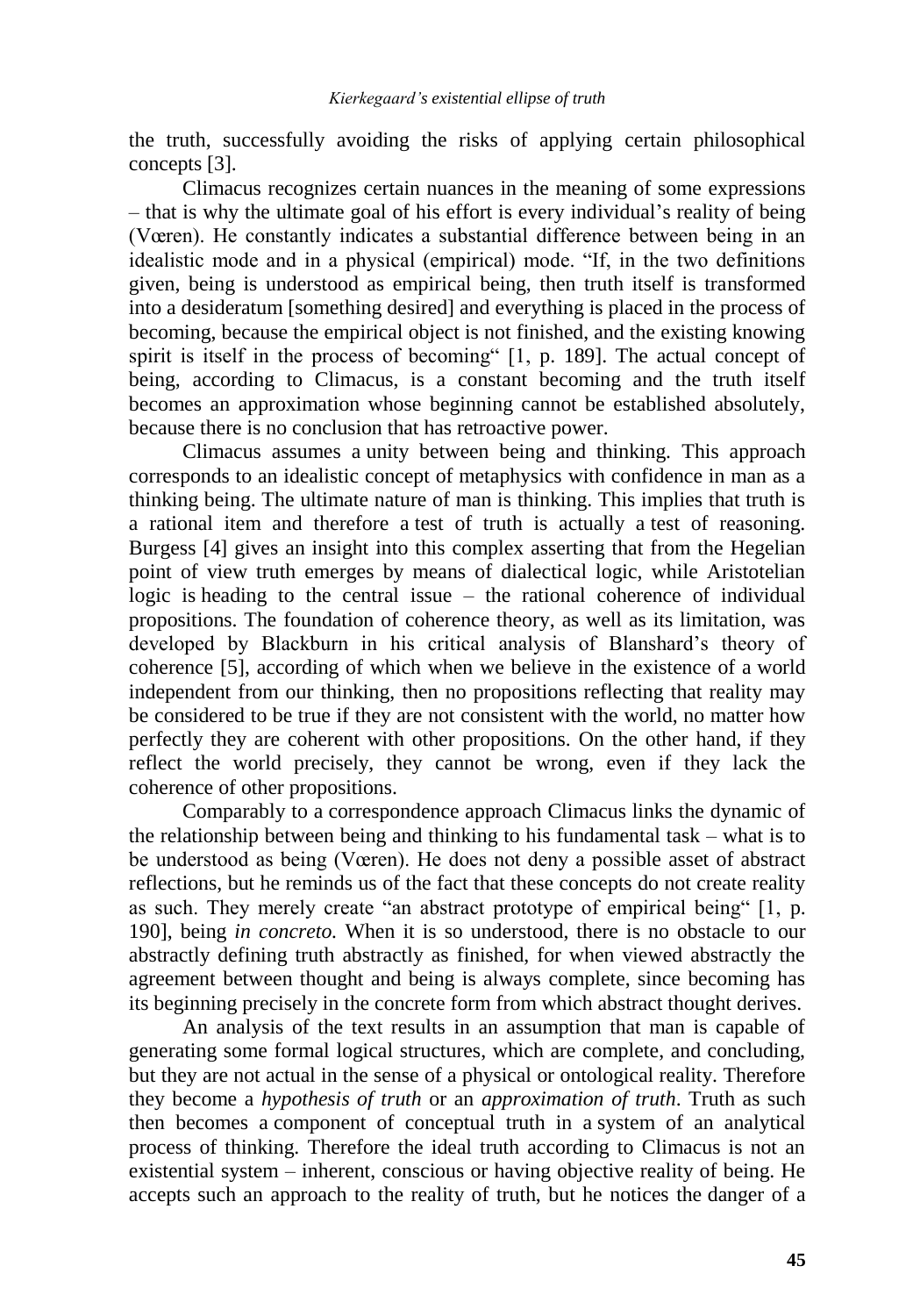lack of contact with reality. He suggests that such an acknowledgement of truth has the character of illusion about the absolute knowledge that gives one a false sense of total power and control. It leads to a casual attitude to the truth, as if it were a proposition. According to Watkin [6], such objective knowledge does not encourage a particular lifestyle, as a subjective aspect of ethical offenses is not actually included in this big picture. Abstract ideas might create a coherent system of concepts corresponding to abstract being. The truth, then, is to be defined in a tautological sense, where *thinking* and *being* refer to the same context. Truth is reached on a formal basis, although irrelevant to actual entities.

Two objective reasons can be identified in his ideas. The first one is a constant change, to which the object of cognition is subjected. The other one is the fact that the subject of cognition is also constantly in the process of change. The object of cognition is 'incomplete' and no human idea can be considered embracing the knowledge of reality of objects. Truth as an epistemological concept is involved in the process of constant correction and revision, and therefore cannot be ultimate and definitive, but can only be an approximation of absolute truth. The subject of cognition himself is the process of *becoming* and susceptibility to correction or a development of his cognition of truth. This fact only accentuates the deficient character of the cognitive process.

## **3. Climacus and the theological concept of truth**

Pelikán [7] describes and analyses the Hegelian intellectualism which "infected Danish church and Theology" and hence Kierkegaard opposed not only the Hegelian system but furthermore fulminates against "that post Hegelian gang"  $[Pap. X, 6 B 128]$  to unite rationalism and Theology on the basis of speculative philosophy. He never accepted the formalistic and rationalistic reduction of Holy Scripture into a textbook of church doctrines. Kierkegaard was interested in new theological approaches, especially the so-called *higher critical study* of Scripture. He never accepted Luther's theology: "I have never really read anything by Luther" [Pap. VIII, A 465], being significantly influenced by a conservative type of orthodoxy from the congregation of the *Moravian Brethren* (Unitas Fratrum), where his father used to take him as a child. In his letter to W. Lund (1.6.1835) he presents his theological ideas, oscillating between pietistic devotion, which he considers to be *real and consistent*, although rather difficult to be practised in real life, and rational devotion which he sees as "second-class devotion" [Pap. I A 72].

The fundamental mistake of the followers of Hegel was their emphasis on the philosophical approach to spiritual life, instead of focusing on an actual existing subject which exists in a particular historical context. Climacus [8] assumes the basis of spiritual comprehension in his historical approach as he regards Christianity to be the only historical phenomenon that despite the historical aspect indeed, precisely by means of a historical basis, has wanted to be *the single individual's point of departure* for his eternal consciousness, and has wanted to interest him otherwise than merely historically, but has wanted to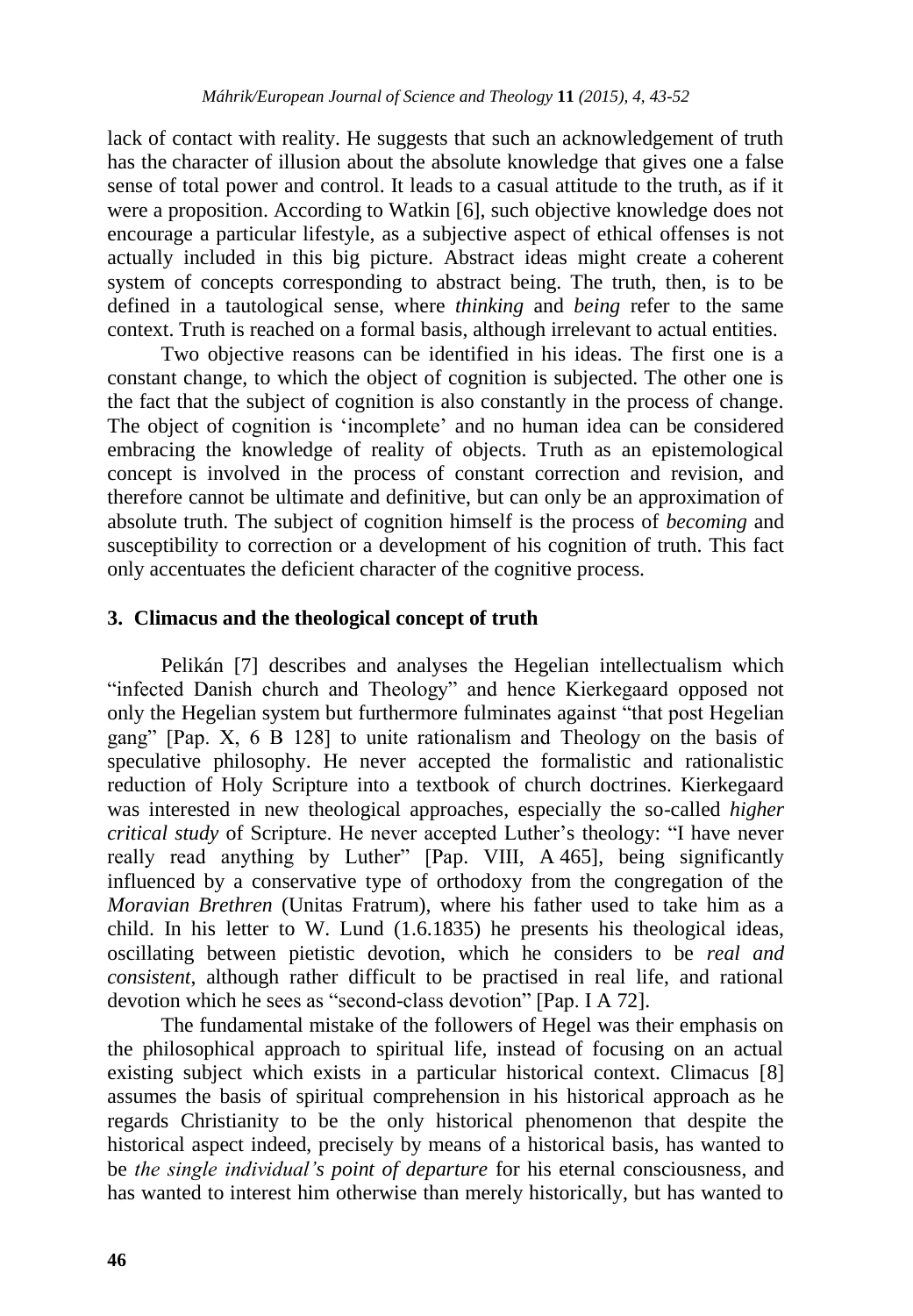base his happiness on his *relation to* something historical. In Climacus' view Philosophy is related to reasoning, mythology to imagination, historical knowledge relates to memory and only Christianity *touches the heart* of a man, so the theological embrace of the paradoxical truth becomes a "scandal of truth" [Pap. X, 3 A 225].

The works of Grotius, Hobbes and Spinoza together with English deism contributed to the development of critical thinking based on a scientific approach to Scripture and to a rationalistic understanding of Christian testimony. In his *Tractatus theologico-politicus* Spinoza asserts that the means of interpretation and the rules that apply are supposed to be "nothing but the natural light which is common to all, and not any supernatural light or external authority [9]. Fichte assumes that "only the metaphysical, and not the historical, can give us blessedness― [10] as the *historical* is only to make the *metaphysical* being more comprehensible. Buttrick [11] points to the relation of how Lessing's barrier between the accidental facts of history and essential truth significantly influenced the interpretation of Scripture especially in so far as fundamental facts were questioned: the nature of Christ's resurrection, the eschatological dimension of messianism or the differences between the Synoptic gospels and John's gospel. Climacus strongly criticizes any questioning of Christ's historicity, since he maintained his conviction that "Christ was historical. Then, after a long time, came the mythical – but merely as an invention of the intellect."  $[Pap. IX, A 160]$ 

One of the most popular approaches of that time was a theory of rationalistic interpretation of miracles with a mythological view on the narrative texts in Scripture. It was Schleiermacher who developed new trends of contemporary Theology with hermeneutics focused on an *acceptable* understanding of biblical texts by a contemporary observer. In his work *Das Leben Jesu* he presents the resurrection of Christ as his resuscitation and the transcendent supernatural events in the Gospel he presents as a result of the prejudiced thinking of the apostles. Consequently the essence of the Christian faith is independent of Scripture since what the observer sees in Jesus is actually the confirmation of the truth and the truth can be postulated irrespective of Christ himself as essence is inevitably connected with historicity [12].

Scepticism was also significant in the theological thinking of modern philosophers as for Kant the truth is ethical while, for Hegel, it is the pantheistic unity of Spirit and the meeting point in each one of us of true humanity and true divinity [10]. Climacus, however, critically analyses the misconception of this rationalistic approach. Rationalism cannot be a reliable guide to a theological embracing of the truth as its conclusions are syllogistic: "it looks as if the intellect now had the task of explaining this myth — this myth which it had itself composed" [Pap. IX, A 160]. For Climacus the truth is paradoxical and therefore it is impossible to be comprehended theologically. There is the *absolute difference between man and God*, while man cannot think *sub specie aeterni*, explicitly God is the one who is infinite. Therefore man during his lifetime, although he is "eternal, is in fact as an existing individual" needs to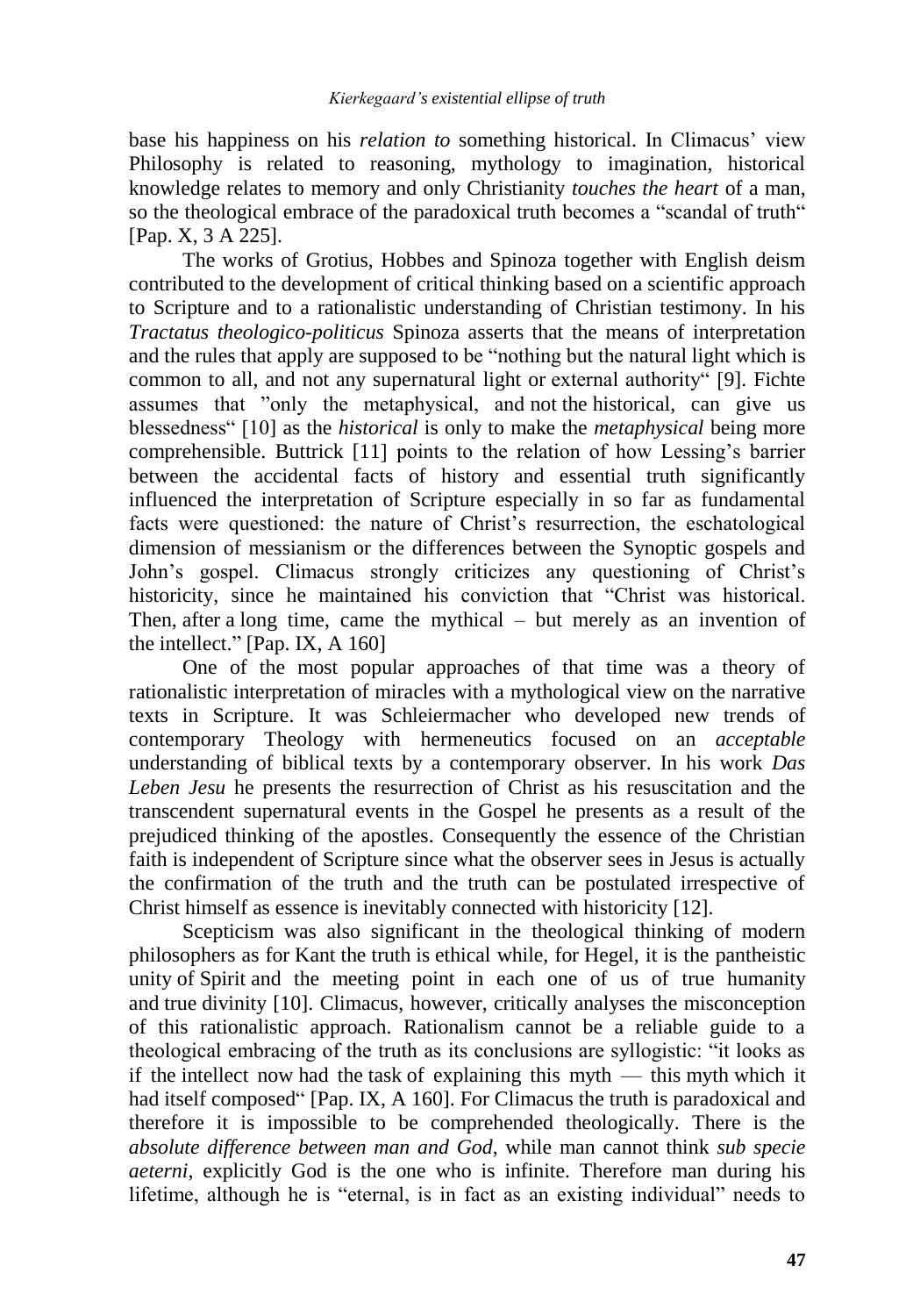accept the "internalization in existence"  $[1, p. 412]$ . Life in its finiteness is determined by limits that cannot be overcome, not even by an objective approach to reality as framed by Theology.

One of Kierkegaard's contemporaries D.F. Strauss (1808-74) applied Hegel's philosophy on the interpretation of the New Testament and came to the conclusion that most of the testimonies in the Gospel have no real historical foundation but a mythical character, as eternal theological truths are ―not history but myth, the clothing of timeless religious truth in the dress of historical narrative" [10]. According to Strauss a man is obliged to learn primarily eternal truth not historical truth, as the truth that is presented in the Bible is a synthesis of unity between the divine and the human. Jesus Christ in human reasoning consequently represents an ideal of human existence respectively as an example of an ideal way of living, without actually having a soteriological impact on a man's life. For Climacus the Bible is "authentic, complete, and its authors are trustworthy" and being the inspired Word it is qualitatively "dialectical and not to be reached by quantitative means" [1, p. 28]. Hence Paul's authority, according to Kierkegaard, is not derived from the quality of his rhetorical capability, neither from the rational power of his arguments, but a man who has to "submit to Paul because he has divine authority" [13].

#### **4. Climacus and biblical concept of truth**

Kierkegaard's scholars focus their research on his relationship to different philosophical and theological traditional approaches mostly, rather than his bible studies – although it is principally his knowledge of the Scriptures and his relationship to the Scriptures that determine the understanding of his works. It becomes so evident that Kierkegaard was an intensively scripturally shaped writer whose natural idiom was the language of the Bible and who viewed the world through biblical lenses [14]. The narrative character of the biblical testimony as well as the stories of Old Testament characters (such as Abraham, Job, David, Solomon) are the basis for his reflection on the giants of Philosophy and Theology, as well as on the reflections of the ideas of his Danish contemporaries. At the centre of his effort there is Jesus Christ as the embodiment of God's reconciliation to humanity and as the prototype for humanity to emulate and to follow. This *God in time* is the absolute paradox *integrating* objective, subjective, cognitive, ethical and existential perspectives in a single individual life.

The concept of truth occurs in the texts of New Testament in various different notions. *Aletheia* (Greek 'αληθεια) is used for objective reality in contrast to reality that is seeming or apparent, or with intentional lies (Romans 1.25). It is the context that explains the complexity of the meaning: to communicate the truth (Romans 9.1), the reality of Christ´s truth inside man (2 Corinthians 11.10), the truth of the Gospel (Galatians 2.5), Jesus as the truth (John 14.6) and also the Servant of truth, who lives in truth (Mark 12.14). The truth has not only a declarative character (John 18.38), but it is also a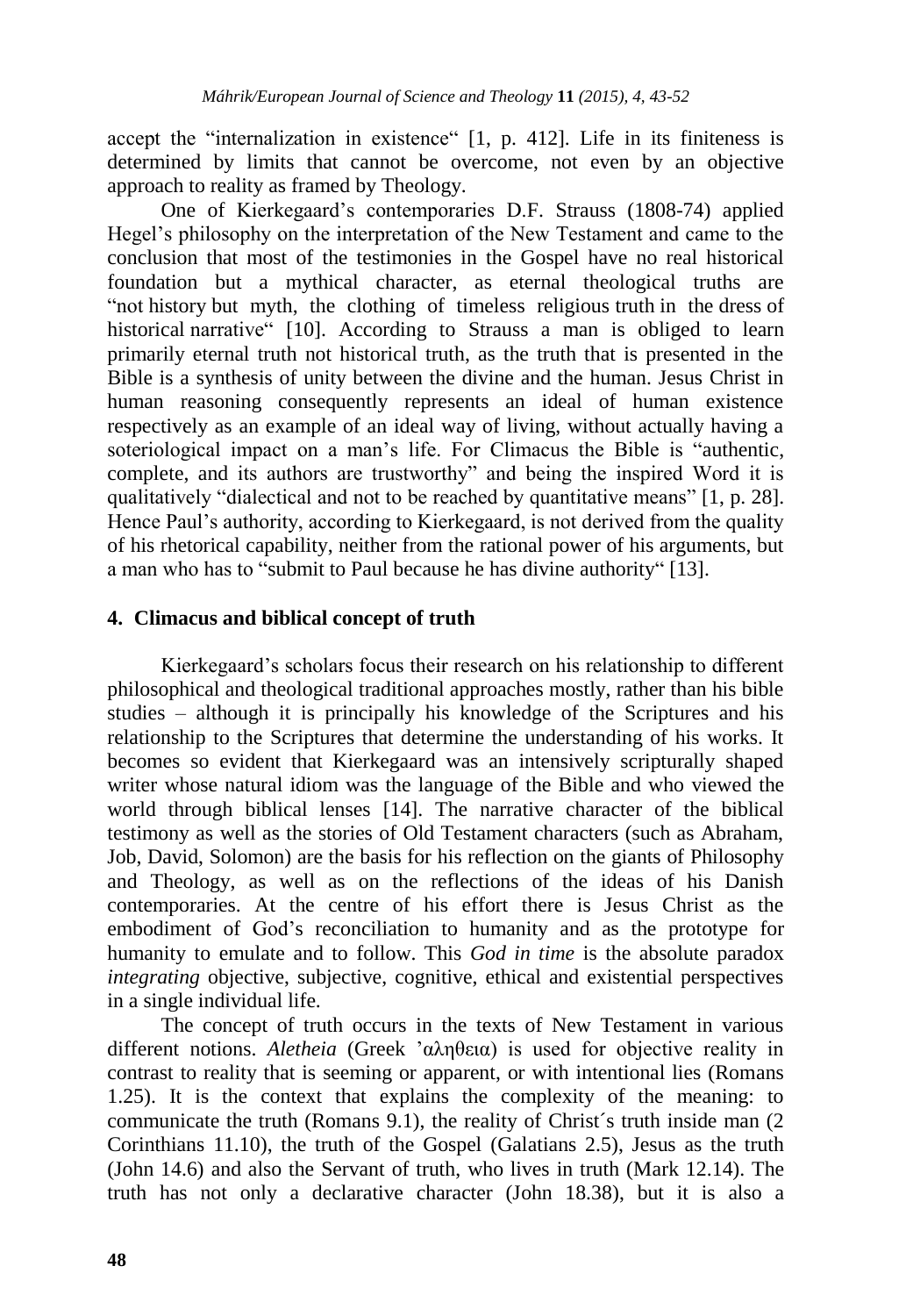transforming force, able to change a man's life (Ephesians 4.21). Jesus Christ is truth not only in the ethical sense, but he is also the embodiment of truth in its whole complexity, he is the essence of truth, holder, representative and ultimate reason. As an adjective *aléthés* ('αληθης) occurs in a description of real phenomena, events, statements describing reality (John 4.18). In a different permutation *aléthinos* ('αληθινος) it describes God's character (John 3.33), defines the relationship of a context to the relating item. God, being a true God, differs from other deities, in that he always fulfils his promises, he can't be untrue, his judgment is always right, in Him there is a unity of word and action. Truth here represents the complete, real state of reality. Those, who worship God are not primarily sincere, but true, faithful (John 4.21). There is also a term *gnésiós* (γνησιως), which refers to reliability, responsibility and truthfulness of the one who communicates the truth (Philippians 2.20).

In the text of the Old Testament there are several concepts corresponding to truth by creating a Hebrew approach of embracing reality in an intellectual, empirical, ethical and social view. The expression  $émunáh$  (Hebrew )) stands for truth, truthfulness, honesty, and also official duties and a steady position. Jeremiah the prophet, for example, warns Israel saying: "Faithfulness is dead. No longer it is even talked about." (Jeremiah 7.28) The context of this expression opens up some interesting connections: Truth is to be found in God because He is the truth, His people live in the truth if they listen to Him, that is, listen to His voice. And only those can hear His voice are humble, whose ethical effort is guided by the spirit of discipleship (Psalm 119.151). Climacus is in tune with the above when affirming that "the life of a man who has some understanding of objective truth, but will not allow this knowledge to penetrate his life, is not *true*, but it is *false*" [8, p. 34].

There are vertical and horizontal dimensions in the concept of true, as truth should be the very essential of one's inner being (Psalm 51.6) and human relations should also be based on truthfulness (Exodus 20.16). In a different context the same expression refers to the character of God: God is true, because He is gracious and merciful, generous and forgiving, faithful and unchanging (Isaiah 16.5, Joshua 2.14). He is righteous, judging and rewarding (Proverbs 11.18) and there is a subjective, as well as an objective aspect of the content of truth. This expression synonymously relates to *tsedeq* (righteousness, Isaiah 11.5), *mišpat* (justice, a legal decision – Jeremiah 5.1) and *hesed* (faithfulness to the covenant – Psalm 98.3). The concept of the agreement between God and His people is metaphorically present in marriage, full of love, faithfulness and commitment, while surprisingly the term *hesed* (covenant faithfulness) refers to God as well as to a man.

According to Douglas [15], the Hebrew term *émet* (Hebrew ) is often translated into Greek as *aletheia* (Jerusalem as the faithful city – Zechariah 8.3), *dikaios* (truthful acting as a synonym of justice and law – Nehemiah 9.33) and *pistos* (true as faithfulness, reliability, fear before God and also devotion to God, Nehemiah 7.2). In the most ancient texts this term relates to an intellectual examination of objective reality. Reality itself can be true (actual) or untrue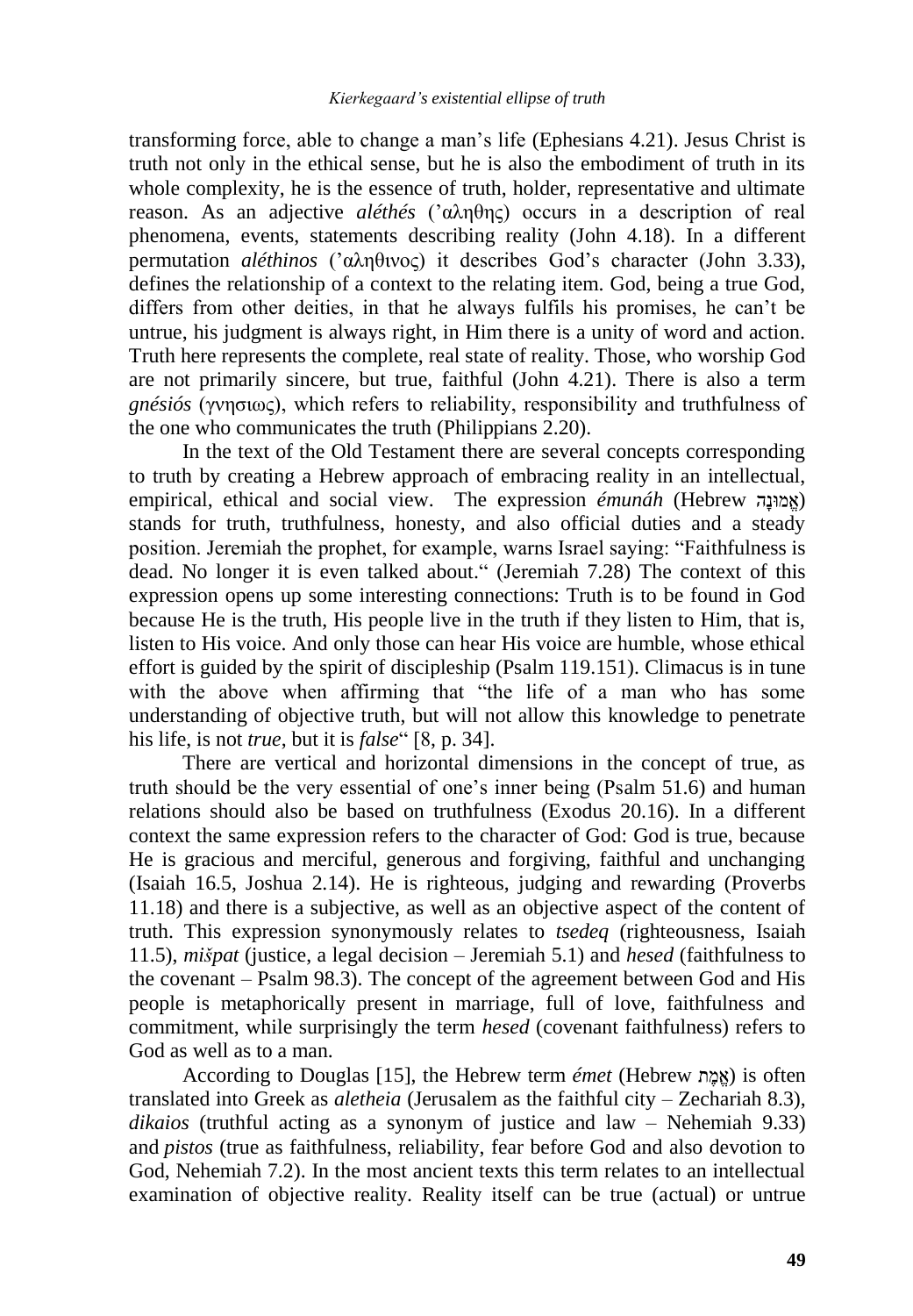(deceptive or seeming, Deuteronomy 17.4 or 1 Kings 10.6). More frequently it is used in its existential and moral meaning, where it is related to beings, individuals and society. It can be related to man (Exodus 18.21) or God (Psalm 132.11). Man can choose the truth (Psalm 119.30), demonstrating his faithfulness and devotion to God. The Old Testament is focused on the truth as the essential being of a reliable man more than on a description of phenomena or their analytical classification. The true identity of being is formed by a unity between words and action.

The concept of truth in the Old Testament is also related to the cognitive processes in learning. The word *da'at* (Hebrew ) occurs in a narrative illustrative of the land where the first man ate from the tree of 'the knowledge of good and evil', other contexts indicate its relation to understanding the continuity, analytical skills, assessing the qualities, understanding and practical reasoning. According to academic studies it is mentioned 90 times in the text of the Old Testament, while the expression  $j\ddot{\alpha}da'$  ( $y\ddot{\gamma}$ ) is mentioned 1040 times, indicating a comprehensive concept of learning [16]. The system of learning here is not merely external (descriptive), but also a significantly internal process of analysing hidden phenomena and principles observed in reality. The process of learning has a reflexive and experiential dimension. In contrast to the Greek ideal of learning by analysing the reality in its static and constant being, the existential approach studies life's dynamic with the emphasis on one's personal experience of reality while involving the integrity of the person in every possible cognitive process.

Discovering the connections between presenting the truth in the Old and New Testaments is most revealing. In the Old Testament the idea of truth is primarily associated with 'the God of Abraham, Isaac and Jacob', gradually uncovered in the vector of messianic prophecies. The prophecies were fulfilled in Jesus Christ, God incarnate. The paradoxical character of this historical event is expressed in the New Testament text: "No one has ever seen God; the only Son, who is in the bosom of the Father, he has made him known" (John 1.18). John with his master skill placed several Old Testament's notions of truth (*tsedeq*, *émunáh* and *hesed*) in his testimony, emphasizing the central position of Jesus Christ in the history of salvation, especially the paradox of His existence, which Kierkegaard encompasses as the absolute paradox.

Sponheim [17] assumes that Kierkegaard´s theological concept of truth oscillates between two poles determined by *God-man* relationship in a centrifugal (diastase) sense, where the distinction between them is emphasized and in a centripetal (synthesis) sense with the emphasis on their reciprocity and interaction. Climacus talks about temporality (finiteness) and eternity (infinity). In the infiniteness different horizons are given, where an individual internalizes his relationship to God who is *absolutely different*. Kierkegaard in his *Book on Adler* [13, p. 181] explicitly specifies the fact of "the infinite qualitative difference between God and man", which will one day disappear in eternity in "essential identity" and "God and man, like king and servant, become equals". The problem of the relationship between God and man is the problem of the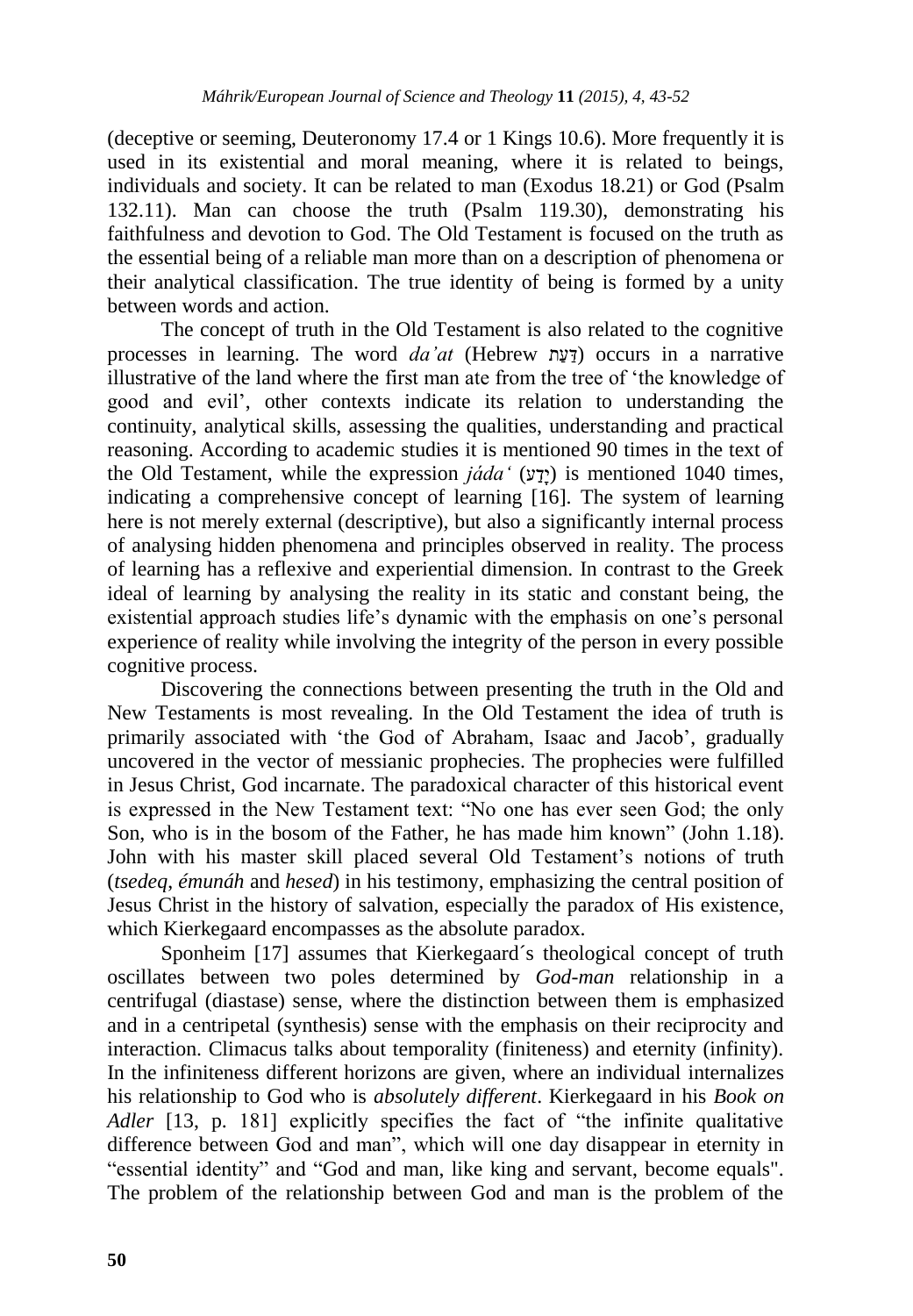reality of sin [18]. Sin is the barrier which inhibits the actualization of their relationship, as "man becomes a sinner"  $[1, p. 583]$ . The phenomenon of sin makes the dissimilarity between God and man even 'more radical than ever before', while man's position before God cannot be changed *via negationis* (by denying) neither *via eminentiæ* (by confirming). Kierkegaard in his writings thus opens the way for an existential dimension of grasping truth where the paradoxical character of matter finds a real and authentic outcome in a single individual existence walking ahead to eternity [19].

## **5. Conclusions**

We need to notice that Kierkegaard's perspective of embracing truth seems to be essentially different from that of the Cartesian or rationalistic or sceptical version. The principal reason lies in Kierkegaard's view of man as an eternal being, existing in a historical context. Such men are not capable of perceiving reality in its absolute sense, not even to reason in Spinoza's *sub specie aeterni*. The Kierkegaardian person thinks *before* and he thinks *afterwards*. His thinking therefore cannot attain absolute continuity and "only in a fantastical way can an existing person continually be *sub specie aeterni* "[1, p. 329]. Retaining knowledge with absolute certainty according to Climacus requires knowledge which is absolute, ultimate and final – similar to the ‗system' presented by Hegel.

According to Climacus – system and conclusivity are in mutual correspondence. Nevertheless for existence – it is exactly the opposite. Man is not God, so a person cannot perceive the reality of being from His (absolute) perspective, only from a (limited) human perspective. Human existence is existence within the space allowed by limitations. Therefore neither an aesthetic nor an ethical view can make a definitive evidence of certain declaration, for no view can be considered to be surely objective. Climacus also indicates that no logical system can relate to understanding the concept of eternal life and death. Death cannot be an object of logical definitions, as the individual subject, trying to explain death, is existentially involved [20]. Climacus acknowledges the ethical proposition in life to be an intrinsic quality of human existence, therefore he refuses any logical system indicating the acknowledgement of truth.

Climacus directs his understanding of truth as a human existence to 'how do I live', ‗who I am' (ethical dimension) rather than ‗what do I think' (intellectual dimension). Being aware of certain *existential limits* is a painful experience for mankind, yet there is no reason to despair. Kierkegaard's individual has to deal with them in time and space, so truth has a dimension of existence in the sense of 'subjectivity' and 'internalization'. Human desires, such as hope, love and fear are an integral proportions of every individual's life and become a reality, in which human will and action find their raison d'être.

The epistemological problem whether *the truth can be learned* is viewed by Climacus as a movement derived from a Socratic philosophical approach (man possesses the truth) leading to a Christian approach (man has lost the truth,